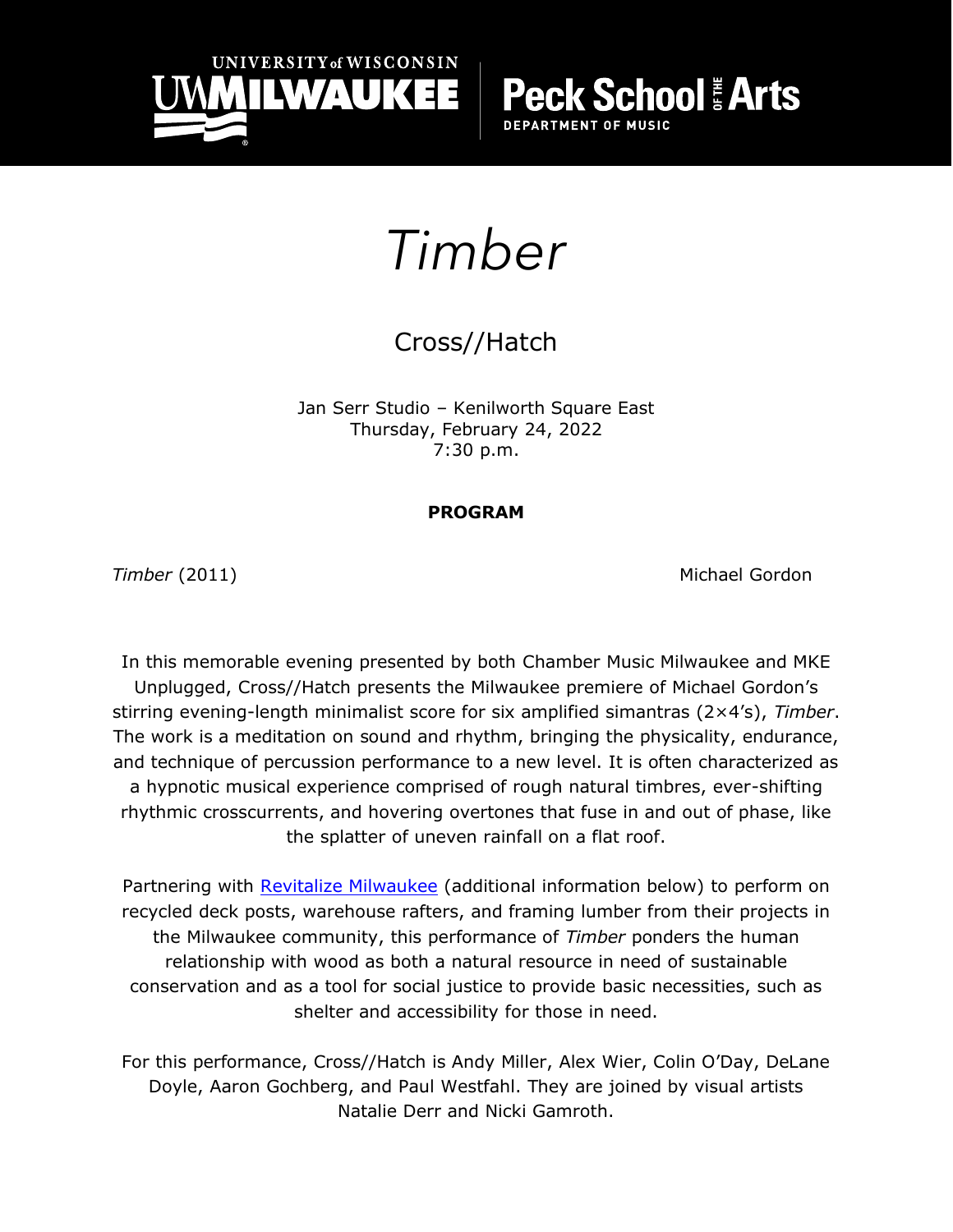

#### **PROGRAM NOTES**

**School Arts** 

**DEPARTMENT OF MUSIC** 

I began working on Timber in 2009 at the invitation of the Dutch-based dance group, Club Guy & Roni, and the percussion ensembles Slagwerk Den Haag and Mantra Percussion. I had written many orchestral works over the decade, beginning with Decasia in 2001 up to Dystopia in 2007, and I wanted to clear my mind of pitches and orchestration.

For that reason, I decided early on that Timber would be for non-tuned percussion and that each percussionist would play one instrument only. I thought of composing this music as being like taking a trip out into the desert. I was counting on the stark palette and the challenge of survival to clear my brain and bring on visions.

I imagined that the six instruments would go from high to low, and that, through a shifting of dynamics from one instrument to the next, the group could make seamless and unified descending or ascending patterns. After working on rhythmic sketches with Mantra Percussion in early 2009, I went to Amsterdam in June to workshop my ideas with Slagwerk Den Haag. I had the plan but I was searching for the right instruments.

After some experimentation, Slagwerk's Fedor Teunisse brought out a set of wooden simantras. These slabs of wood, which looked like standard building materials from a lumberyard to me, had a gorgeous sound. It was distinct enough so that the clarity of the percussive hits could be heard, and was also extremely resonant, producing a complex field of overtones. With inspiration from this discovery, I returned to New York to finished the music for Club Guy & Roni's extravaganza 'Pinball and Grace,' which premiered in October of 2009.

—Michael Gordon